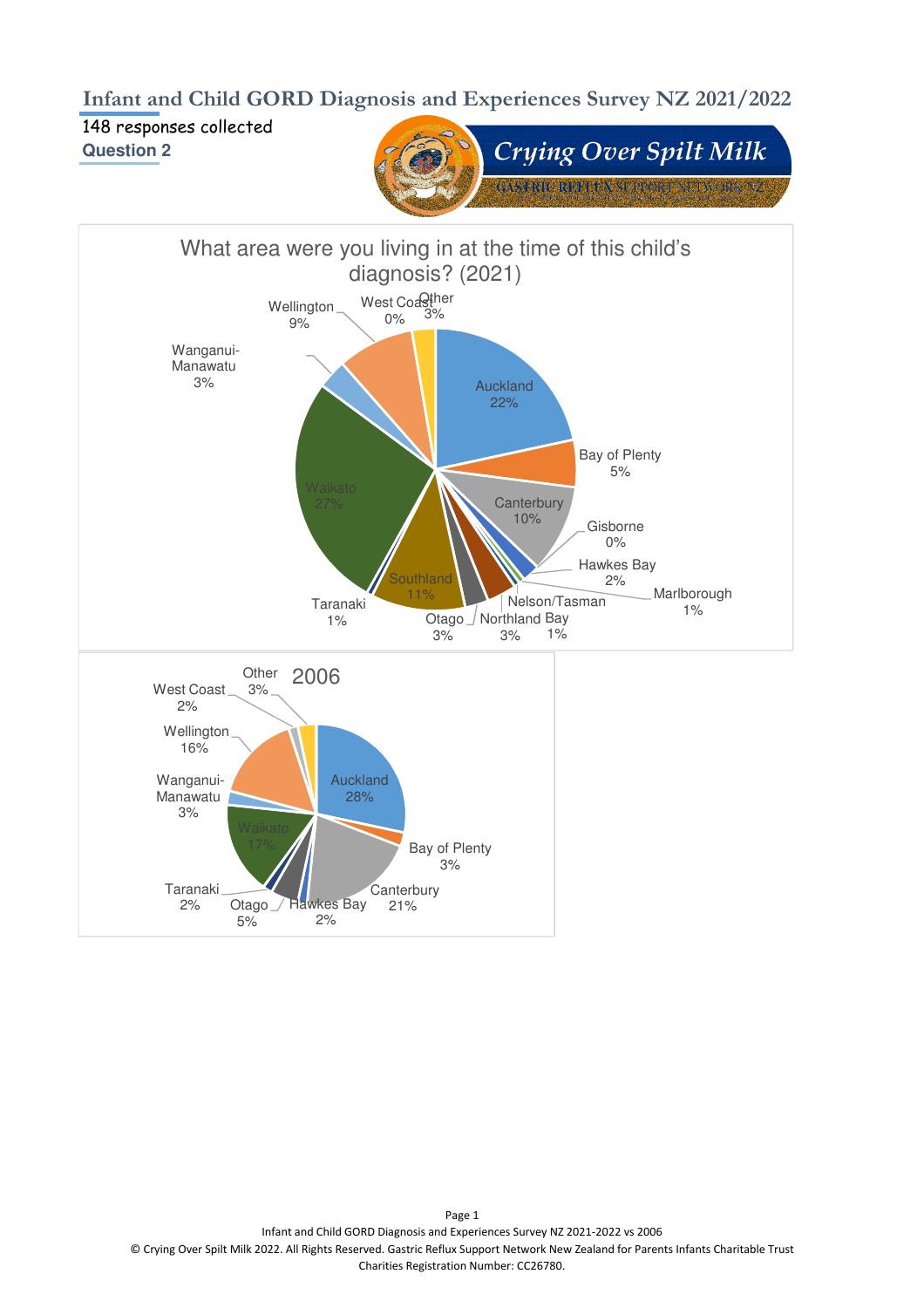

#### **Question 4**



Page 2 Infant and Child GORD Diagnosis and Experiences Survey NZ 2021-2022 vs 2006 © Crying Over Spilt Milk 2022. All Rights Reserved. Gastric Reflux Support Network New Zealand for Parents Infants Charitable Trust Charities Registration Number: CC26780.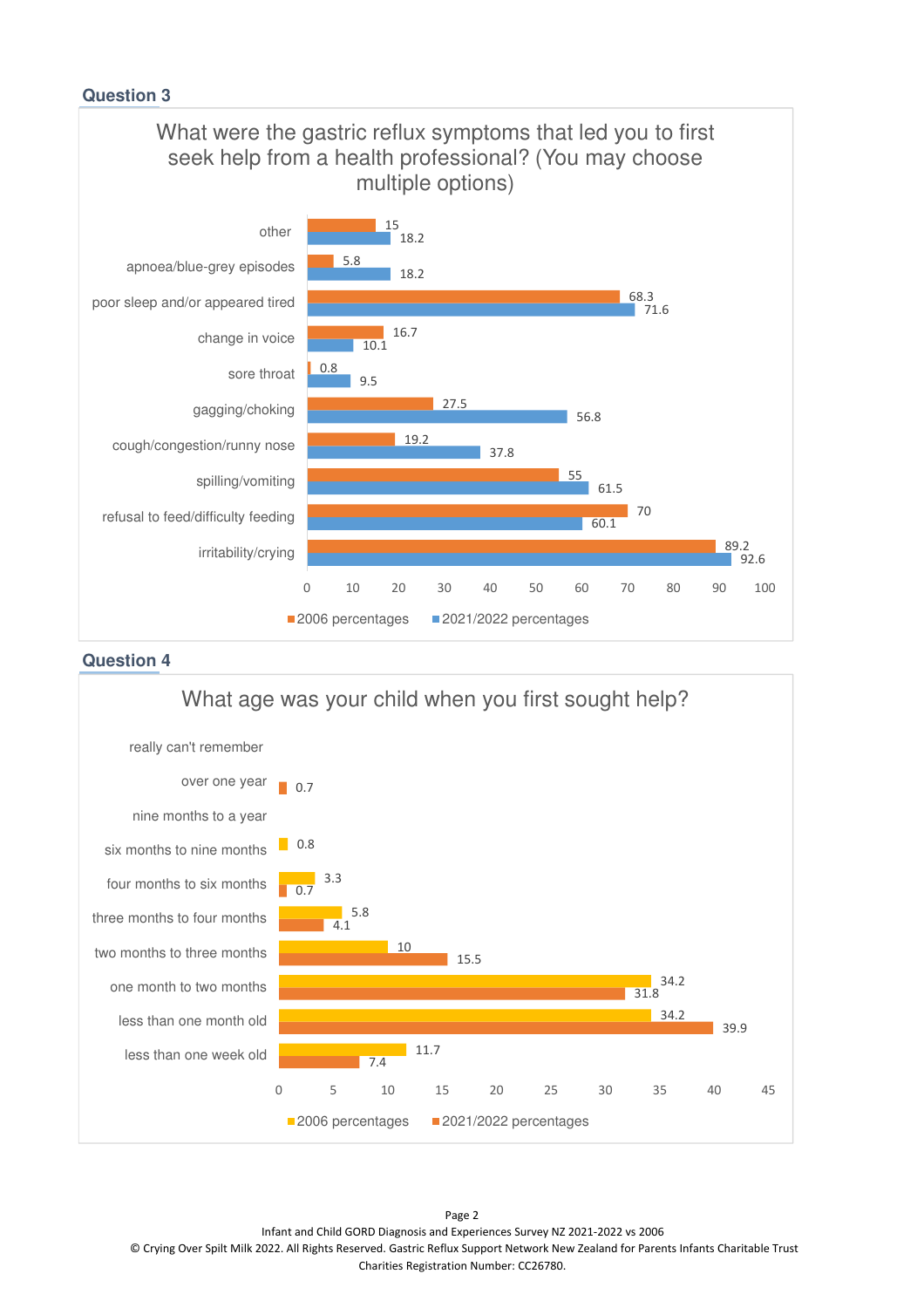

**Question 6**

# If you didn't feel listened to, how did this make you feel? (You may choose multiple options)





Infant and Child GORD Diagnosis and Experiences Survey NZ 2021-2022 vs 2006

© Crying Over Spilt Milk 2022. All Rights Reserved. Gastric Reflux Support Network New Zealand for Parents Infants Charitable Trust Charities Registration Number: CC26780.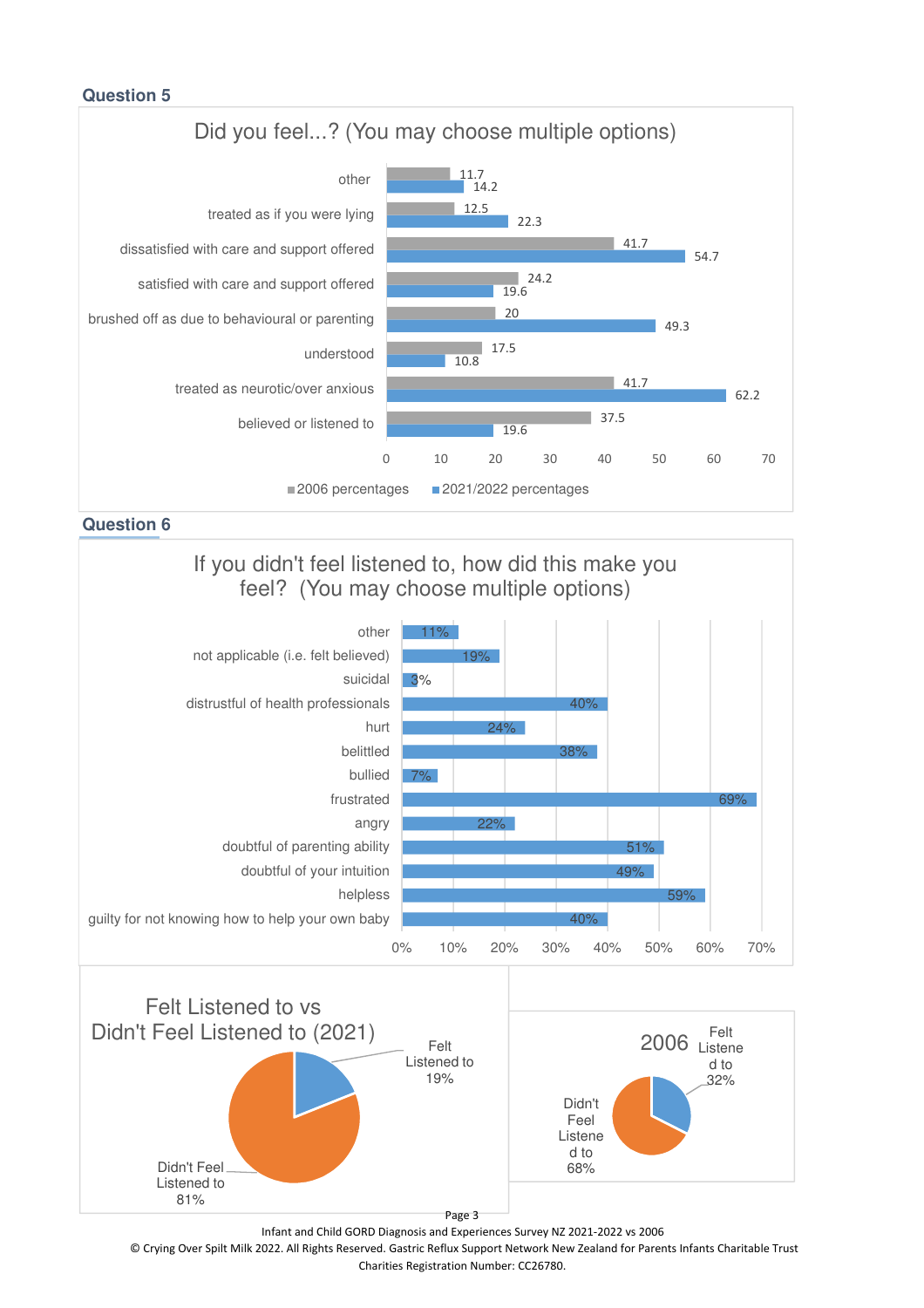

**Question 8**



Page 4 Infant and Child GORD Diagnosis and Experiences Survey NZ 2021-2022 vs 2006 © Crying Over Spilt Milk 2022. All Rights Reserved. Gastric Reflux Support Network New Zealand for Parents Infants Charitable Trust Charities Registration Number: CC26780.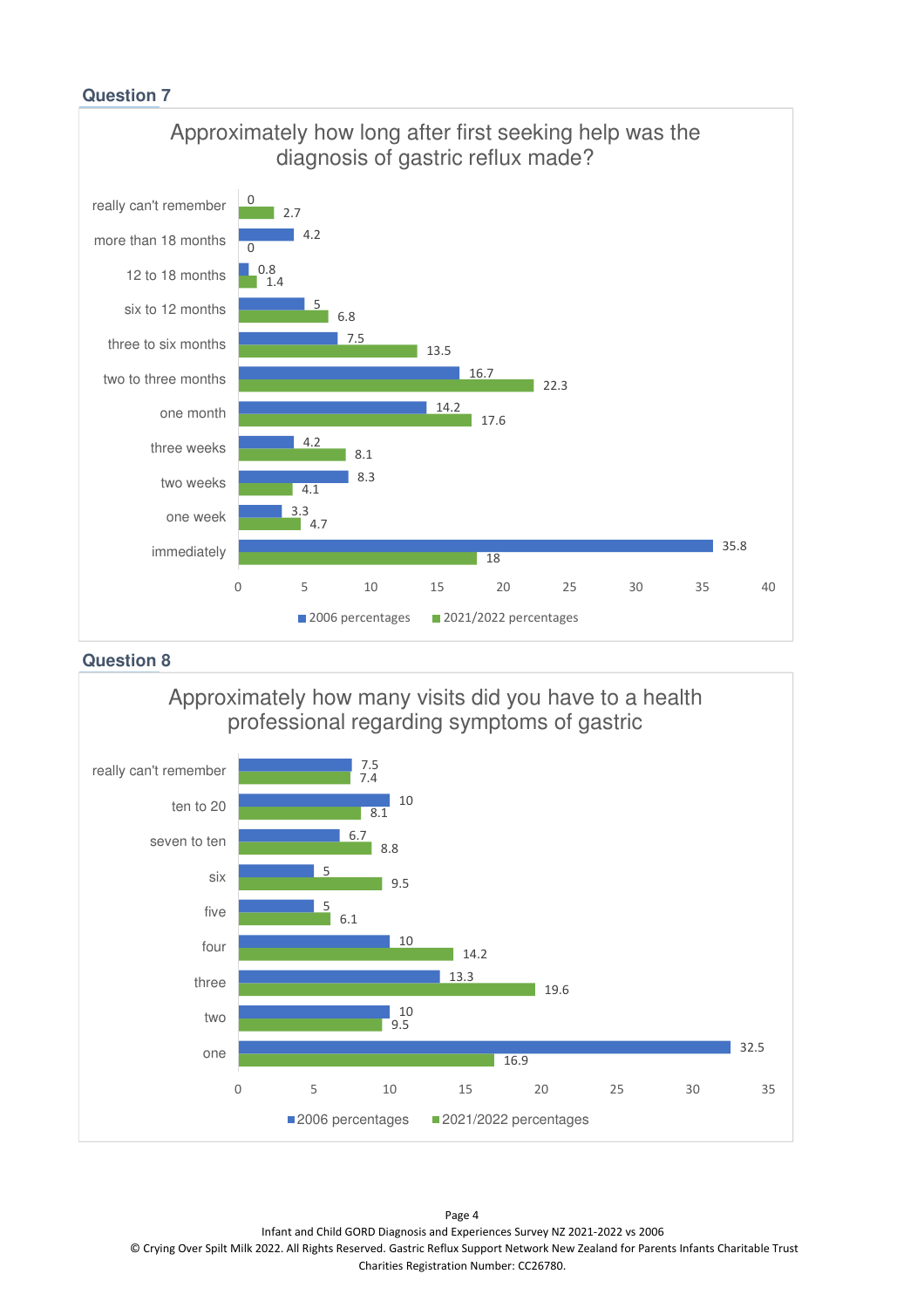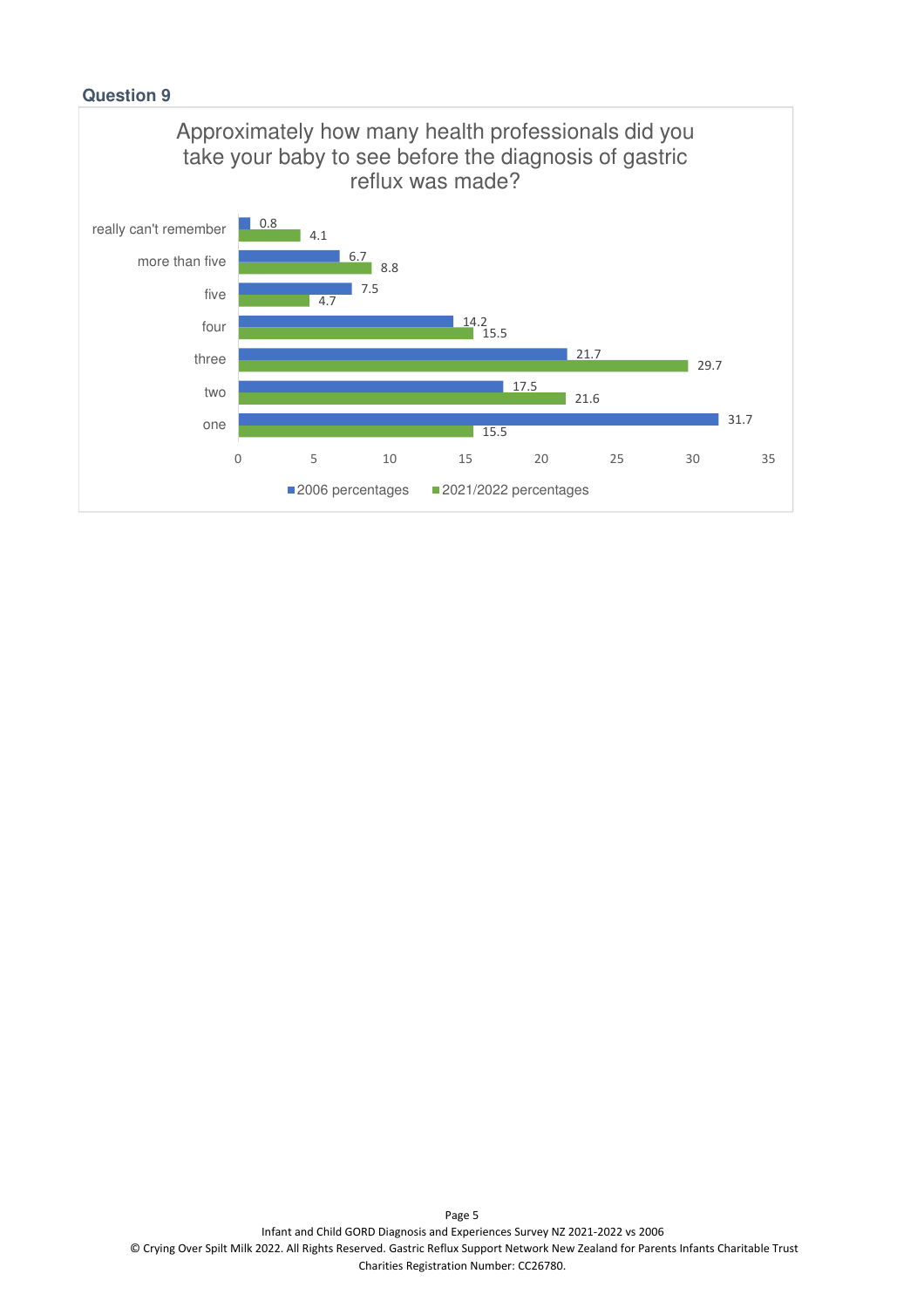

Page 6 Infant and Child GORD Diagnosis and Experiences Survey NZ 2021-2022 vs 2006 © Crying Over Spilt Milk 2022. All Rights Reserved. Gastric Reflux Support Network New Zealand for Parents Infants Charitable Trust Charities Registration Number: CC26780.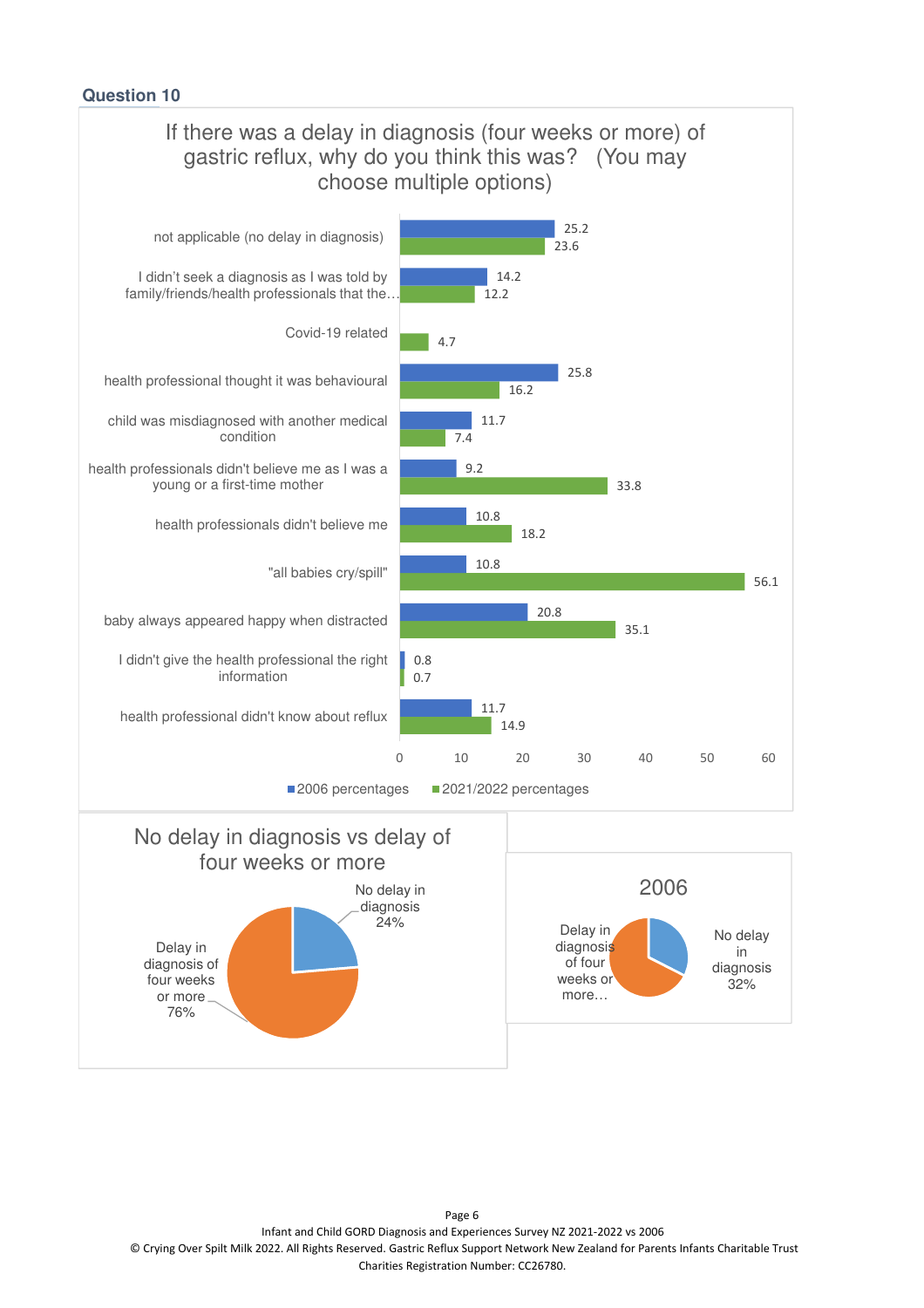## COVID-19: Do you feel your access to diagnosis and treatment for reflux has been impacted by COVID-19? (You may choose multiple options)



# COVID-19 impact on diagnosis or treatment



### **Question 12**



© Crying Over Spilt Milk 2022. All Rights Reserved. Gastric Reflux Support Network New Zealand for Parents Infants Charitable Trust Charities Registration Number: CC26780.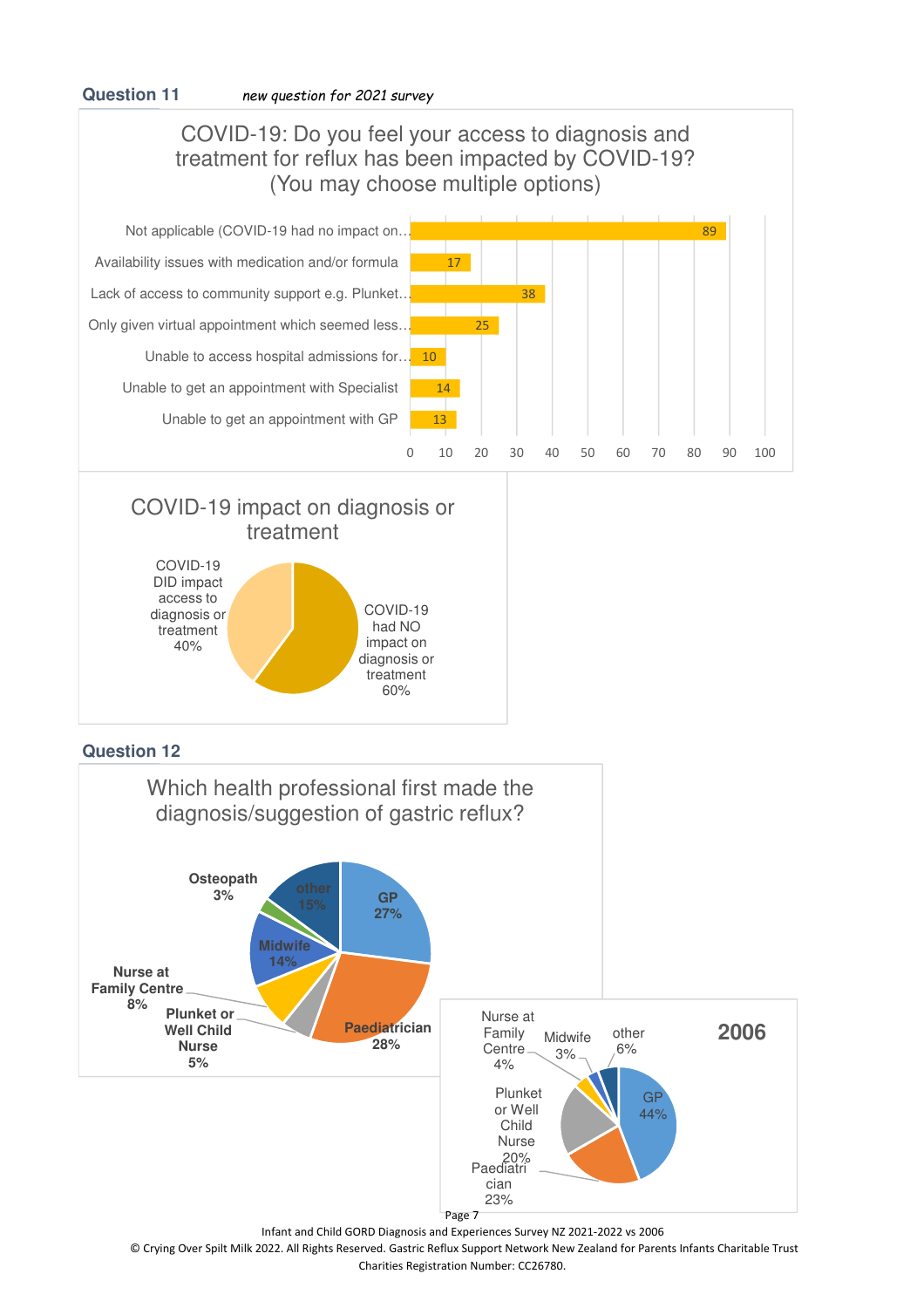



Page 8 Infant and Child GORD Diagnosis and Experiences Survey NZ 2021-2022 vs 2006 © Crying Over Spilt Milk 2022. All Rights Reserved. Gastric Reflux Support Network New Zealand for Parents Infants Charitable Trust Charities Registration Number: CC26780.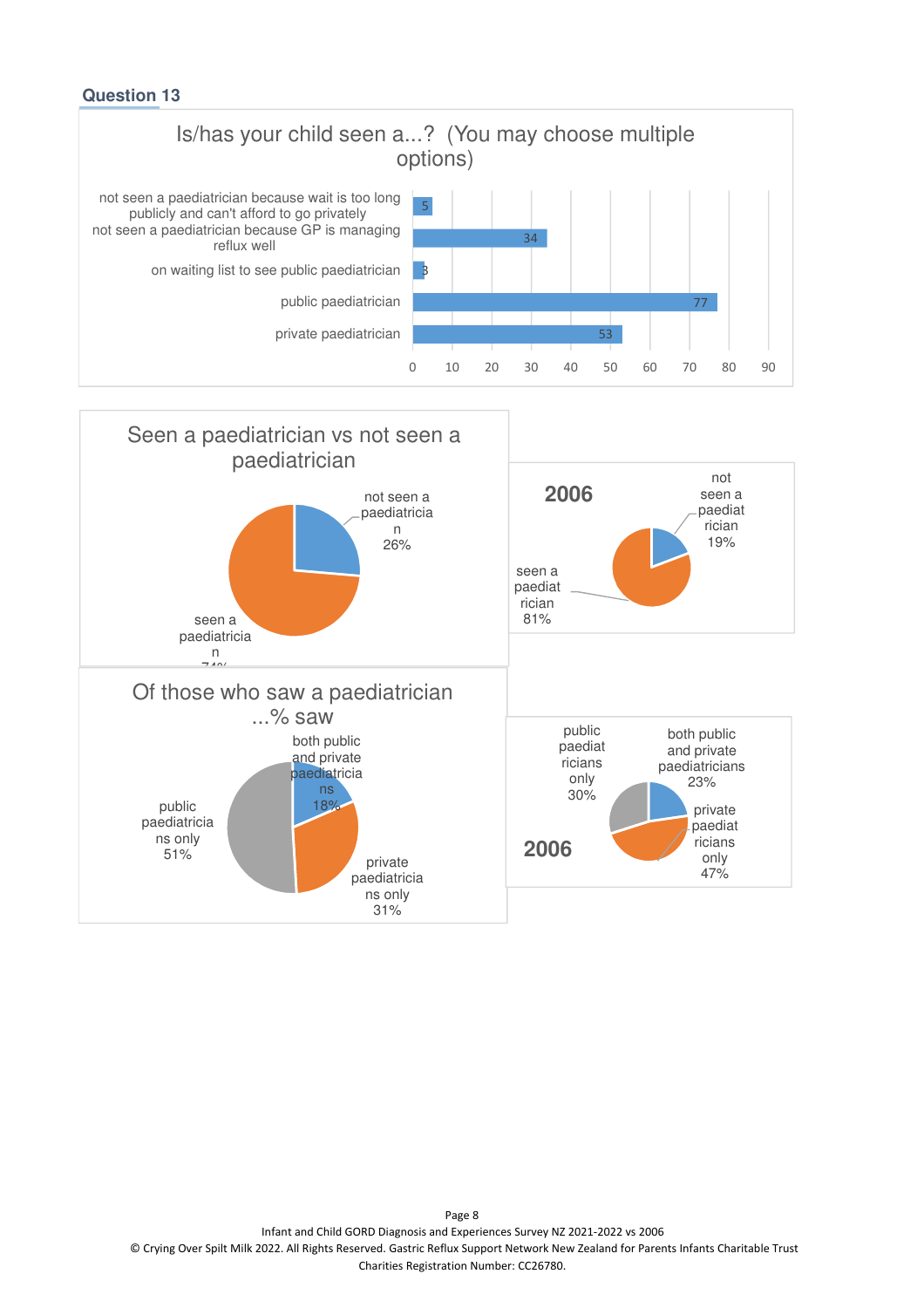



**Question 15** *question altered for 2021 survey*



Page 9

Infant and Child GORD Diagnosis and Experiences Survey NZ 2021-2022 vs 2006

© Crying Over Spilt Milk 2022. All Rights Reserved. Gastric Reflux Support Network New Zealand for Parents Infants Charitable Trust Charities Registration Number: CC26780.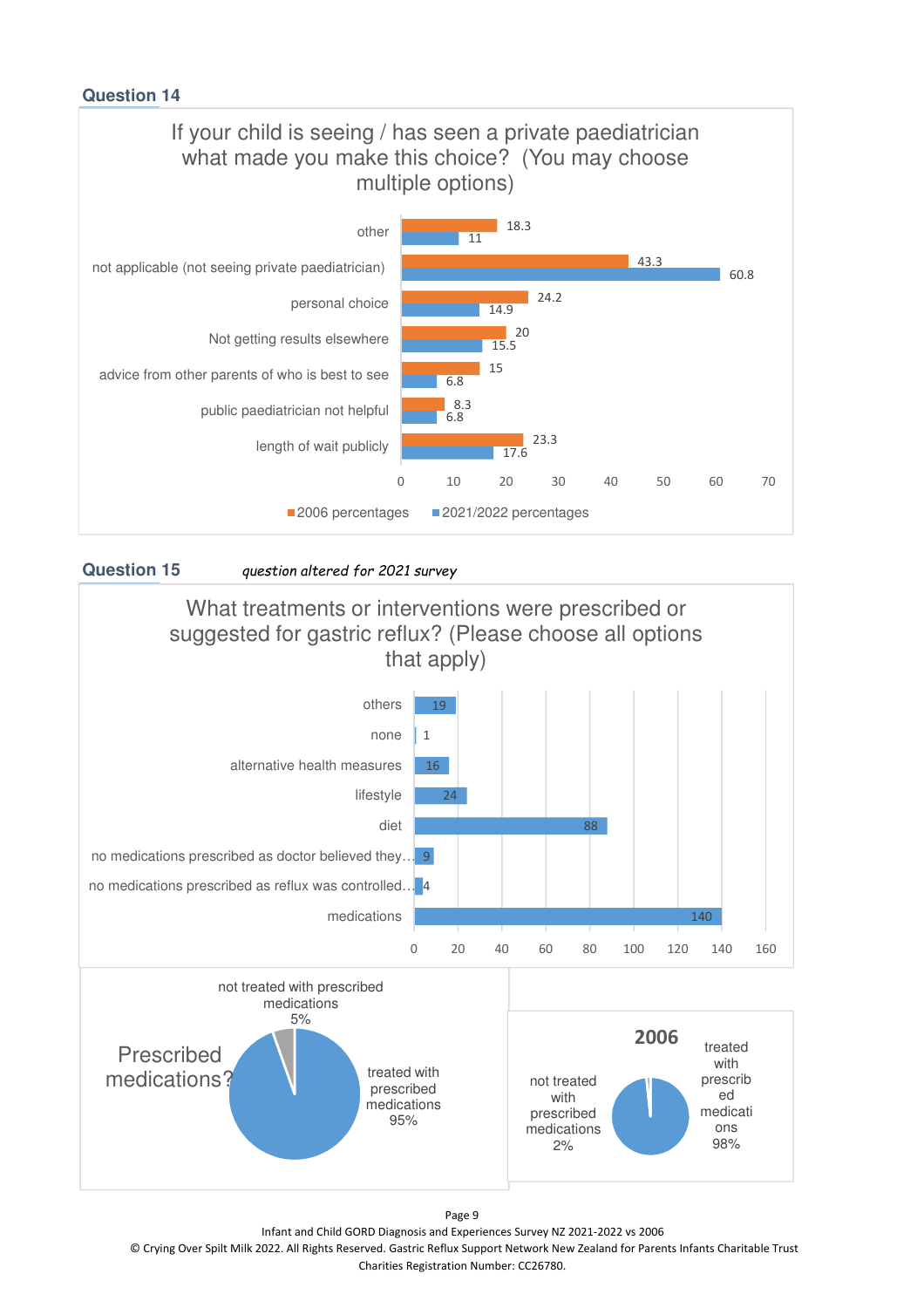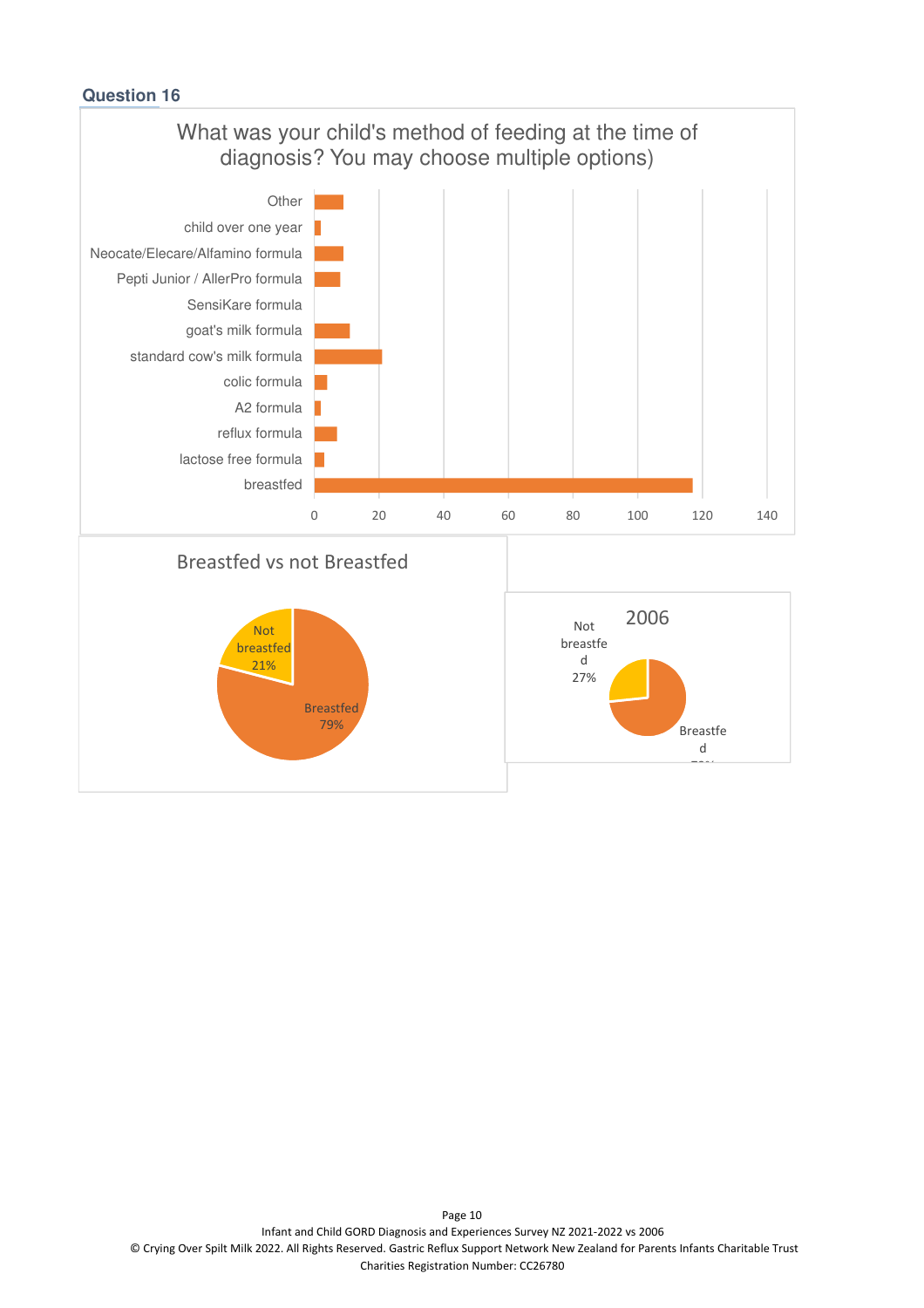

Page 11 Infant and Child GORD Diagnosis and Experiences Survey NZ 2021-2022 vs 2006 © Crying Over Spilt Milk 2022. All Rights Reserved. Gastric Reflux Support Network New Zealand for Parents Infants Charitable Trust Charities Registration Number: CC26780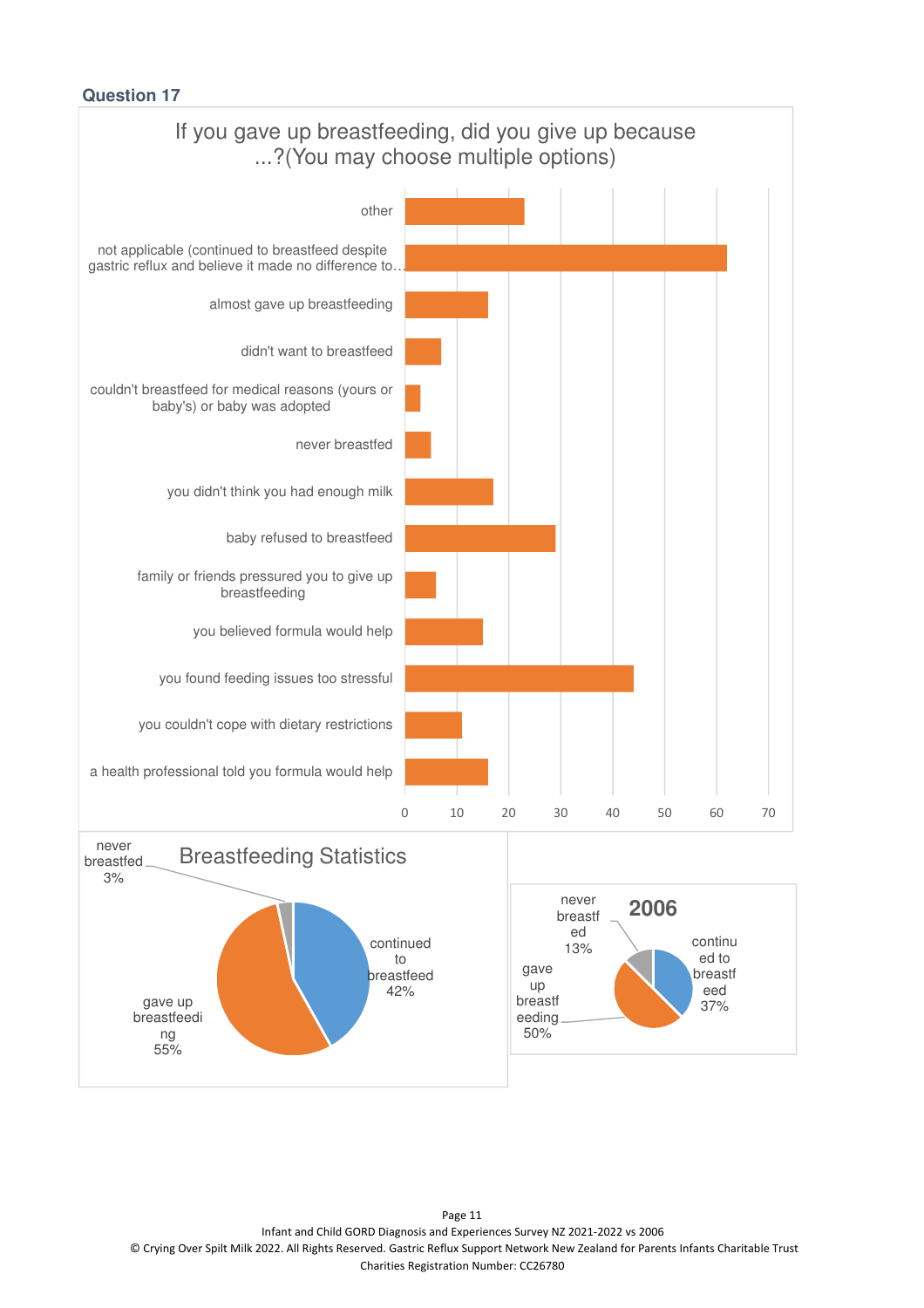

92%

**Control** led 94%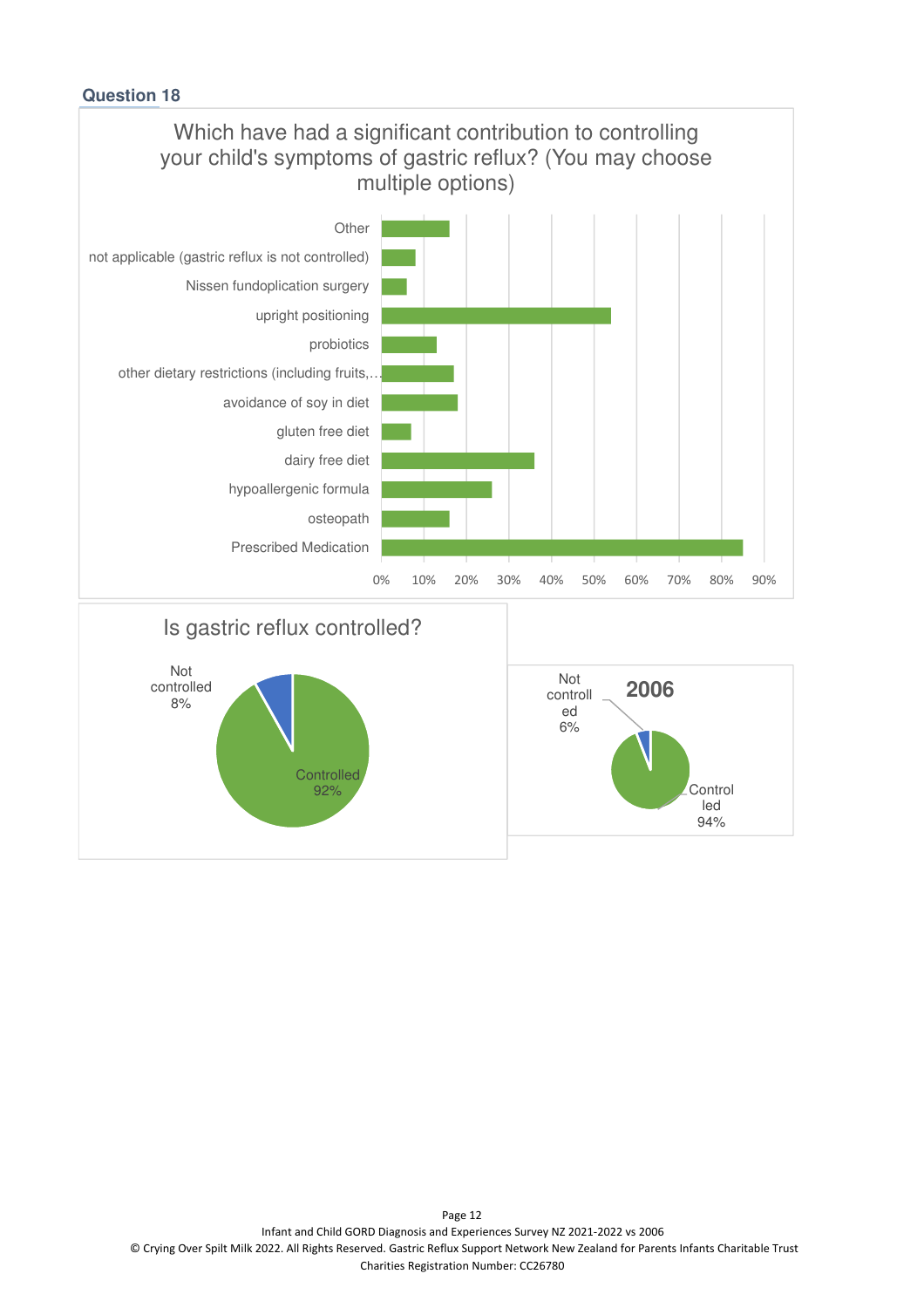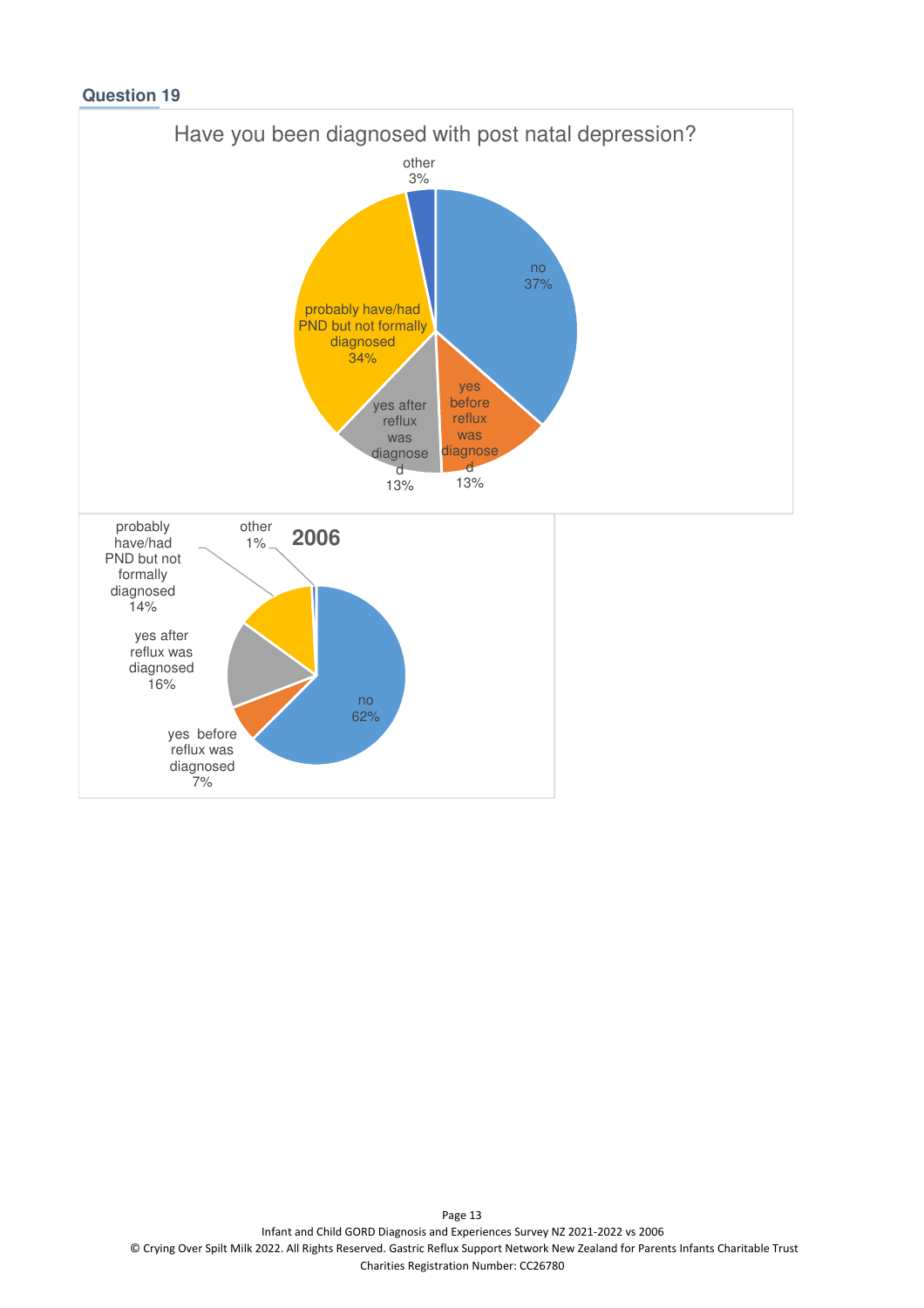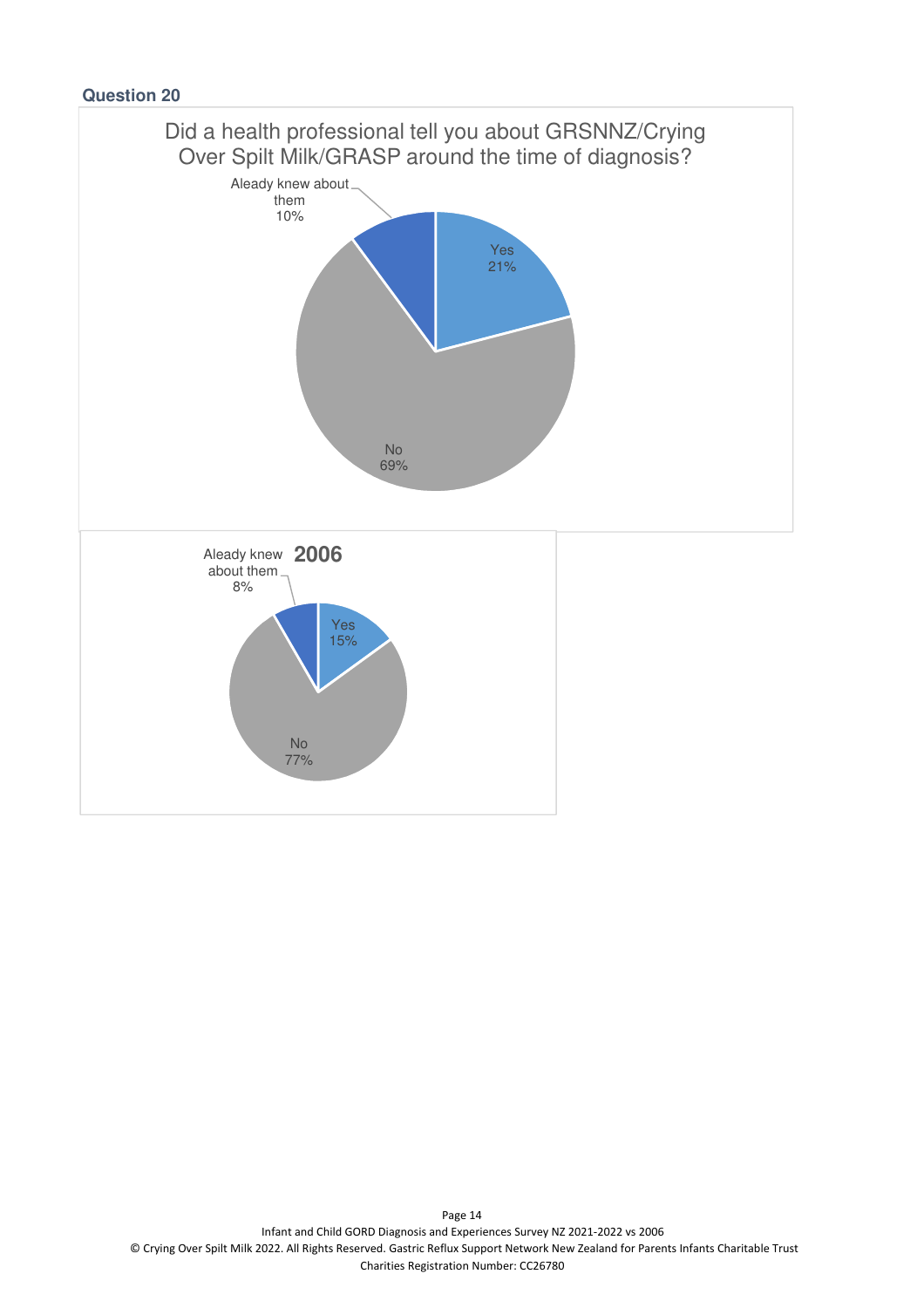

#### **Ages of children who outgrew gastric reflux**



Page 15 Infant and Child GORD Diagnosis and Experiences Survey NZ 2021-2022 vs 2006 © Crying Over Spilt Milk 2022. All Rights Reserved. Gastric Reflux Support Network New Zealand for Parents Infants Charitable Trust Charities Registration Number: CC26780